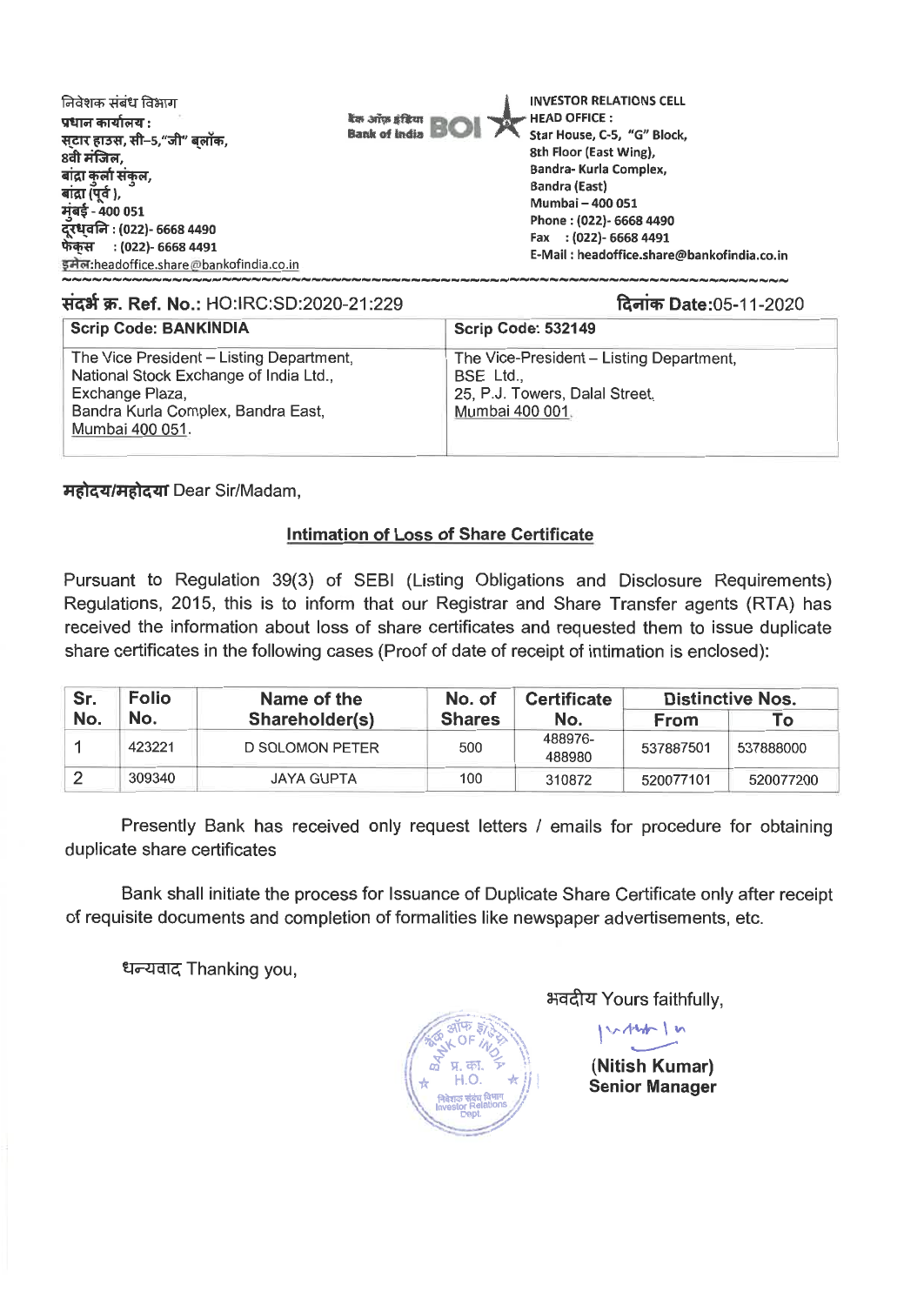

Should you have any queries in respect of the aforesaid instruction kindly revert back.

537887801

537887901

537887900

537888000

488979

488980

Regards,

 $\left\langle \begin{array}{ccc} \end{array} \right\rangle$ 

Bigshare Services Pvt. Ltd.

**BANK OF INDIA -**

**EQUITY** 

**BANK OF INDIA -**

**EQUITY** 

 $\blacktriangleright$ 

**D SOLOMON** 

**PETER** 

**D SOLOMON** 

**PETER** 

100

100

423221

423221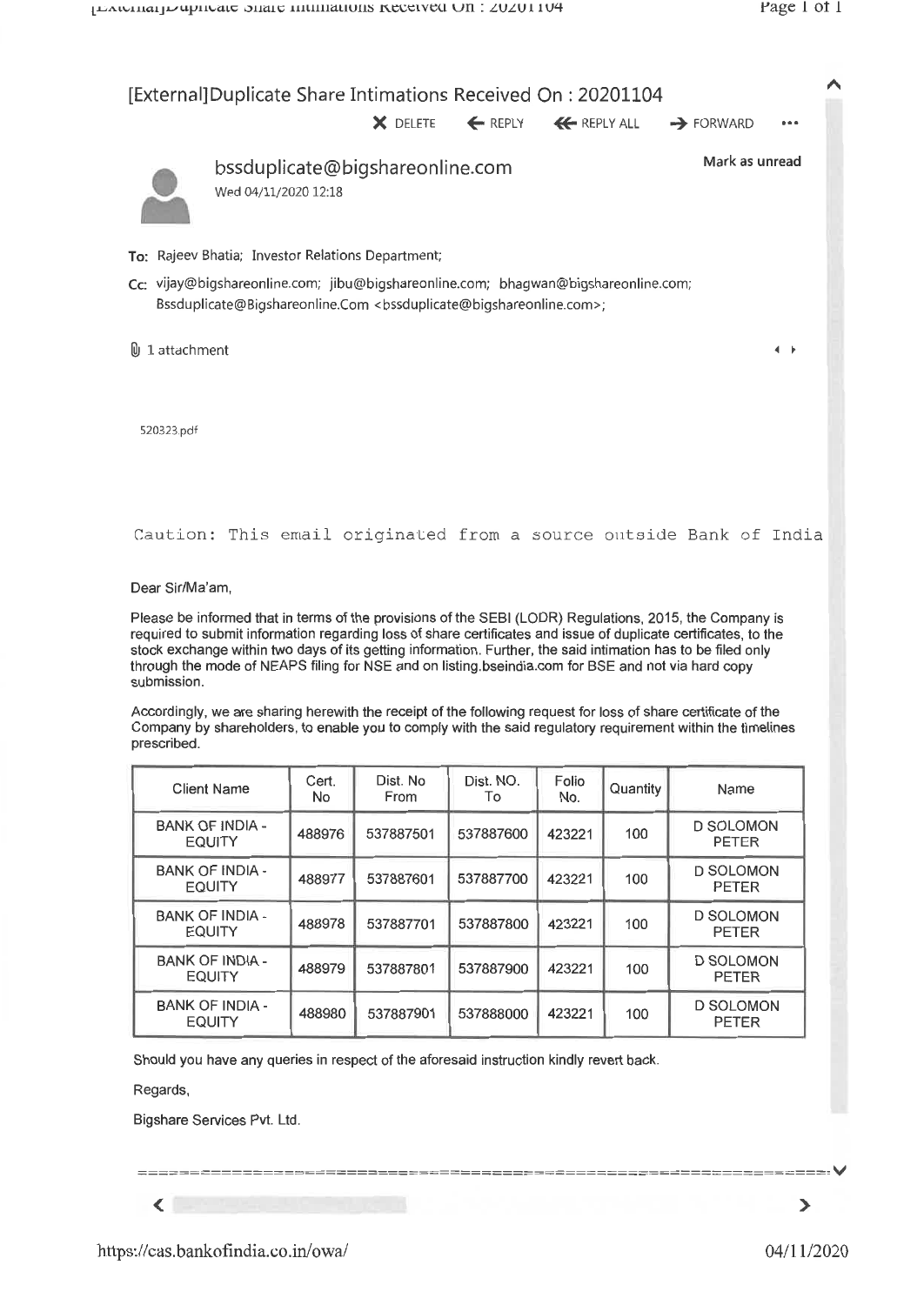From, Mr. D Solomon Peter S/o T Deva Dass # 27, G Street, Corporation High School Down Keshavanagar, Bengaluru 560 023. Mobil No. 7795225195

To,

Bigshare Services Pirvate Limited **Unit: Bank of India 1st** Floor, Bharat Tin Works Building, Opp. Vasant Oasis, Makwana Road, Marol, Andheri (East) Mumbai 400059 Maharashtra Board No. : 022 62638200 Fax No: 022 62638299 Email: Investor@bigshareonline.com

Dear Sir, 520323

Date: 30/012020

 $301012020$ 

BIGSHARE SERVICES PVT. LTC. RECEIVED Subject to Verification

0 4 NOV 2020

**Sign** 

### **Ref: Folio No.423221 No. Of Shares 500. Solos of share certificate of Bank of India**

I, am holding Bank of India Equity Shares of Rs. 10/- each under the above folio. 423221.

This is to inform you that the following share certificate(s) has been lost/ misplaced by me, I request you to please note the above and intimate me/us the procedure for issue of duplicate share certificate.

I am attaching herewith duly attested, copy of the following documents as proof of my ownership of the shares:

- 1. Copy of Dividend Warrant
- 2. Copy of PAN
- 3. Copy of Aadhar Card
- 4, Copy of Cheque leaf

I confirm that the above mentioned share certificate(s) are not sold/ pledged or given to anyone for any consideration and declare that what is stated above are true and correct to the best of my knowledge and belief.

Further, I request you to kindly update my Bank details in your records as follows:

Name of the Bank- Syndicate Bank Branch- N.R Colony Branch, Bengaluru Account Number- 04152010094886 IFSC- SYNB0000415

Thanking you,

Yours faithfully

D Solomon Peter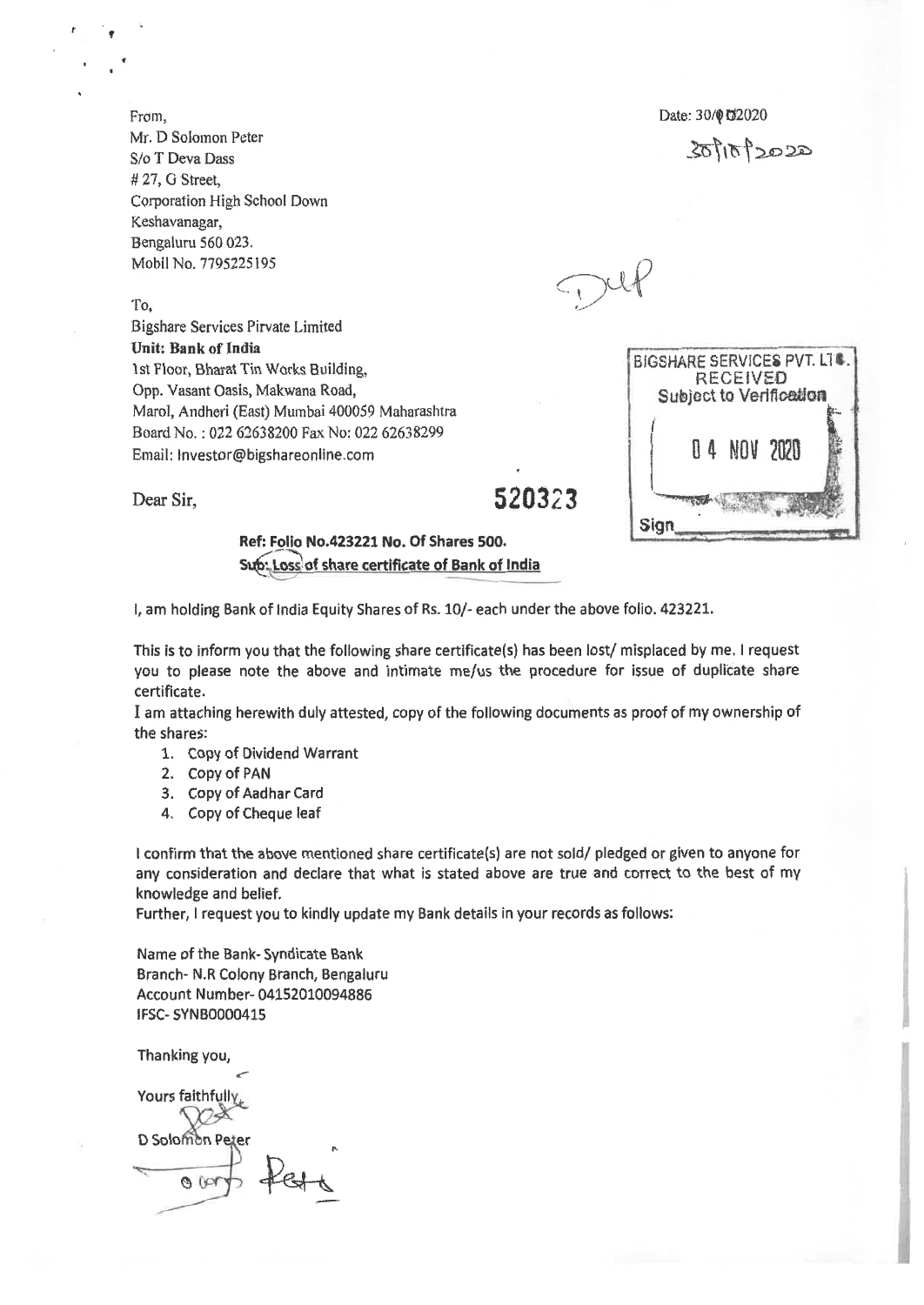## [External]Duplicate Share Intimations Received On : 20201105

**X** DELETE ← REPLY ← REPLY ALL → FORWARD •••



bssduplicate@bigshareonline.com Thu 05/11/2020 12:10

Mark as unread

 $4 - 6$ 

- To: Rajeev Bhatia; Investor Relations Department;
- Cc: vijay@bigshareonline.com; jibu@bigshareonline.com; bhagwan@bigshareonline.com; Bssduplicate@Bigshareonline.Com <bssduplicate@bigshareonline.com>;

 $0$  1 attachment

520398.pdf

Caution: This email originated from a source outside Bank of India.

Dear Sir/Ma'am,

Please be informed that in terms of the provisions of the SEBI (LODR) Regulations, 2015, the Company is required to submit information regarding loss of share certificates and issue of duplicate certificates, to the stock exchange within two days of its getting information. Further, the said intimation has to be filed only through the mode of NEAPS filing for NSE and on listing.bseindia.com for BSE and not via hard copy submission.

Accordingly, we are sharing herewith the receipt of the following request for loss of share certificate of the Company by shareholders, to enable you to comply with the said regulatory requirement within the timelines prescribed.

| <b>Client Name</b>                                             | Cert. No   Dist. No From   Dist. NO. To   Folio No.   Quantity |  |     | Name       |
|----------------------------------------------------------------|----------------------------------------------------------------|--|-----|------------|
| BANK OF INDIA - EQUITY 310872   520077101   520077200   309340 |                                                                |  | 100 | JAYA GUPTA |

Should you have any queries in respect of the aforesaid instruction kindly revert back.

Regards,

Bigshare Services Pvt. Ltd.

Alert:External Mail! Exercise caution while opening URL/attachment.

 $\langle$